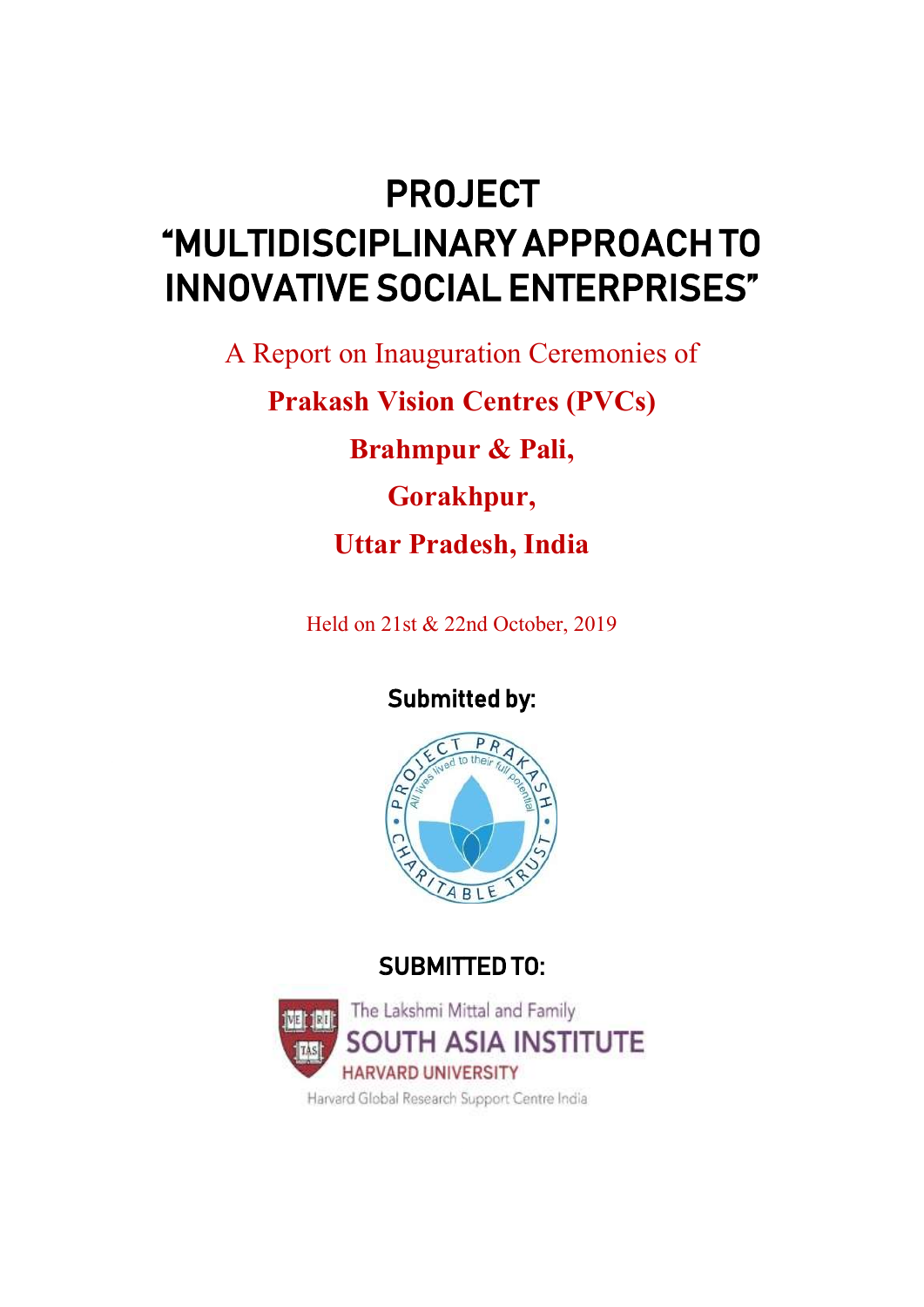

It is with great pleasure that we at Project Prakash Charitable Trust (PPCT) share news of the commencement of two Prakash Vision Centres (PVCs) in Brahmpur and Pali blocks of Gorakhpur, Uttar Pradesh. The inauguration ceremonies were held on 21st and 22nd October, 2019 respectively. These vision centres have been established under the auspices of the project "Multidisciplinary Approach to Innovative Social Enterprises" with support from the Lakshmi Mittal and Family South Asia Institute, Harvard University, and Harvard Global Research Support Centre in India.

The inauguration ceremonies for both centers were well attended. More than a hundred people gathered from the neighboring villages to participate. Gratifyingly, the attendees included both males and females in about equal numbers.

The special guests included Mr. Rinku Yadav, the Village Pradhan, Village Lalapur, Brahmpur, and Mr. Brijil K. Mathew, Manager Eye care Services, Fatima Hospital, Gorakhpur. (Fatima is a charitable hospital with a well-appointed ophthalmic division. Fatima Hospital is partnering with PPCT to provide medical treatment to patients referred from PVCs for specialized care.)

The PPCT/PVC team present at the inaugurations included:

- Mr. Vidya Prakash, PVC Coordinator
- Mr. Prince Emmanuel Layal and Mr. Ravikant Gautam, PVC Optometrists
- Mr. Pradeep Kumar and Mr. Dhanesh Kumar, PVC attendants
- Mr. Ajay Kumar Chawariya, Executive Director, PPCT
- Mr. Rakesh Kumar, Outreach Coordinator, PPCT
- Mr. Vivek Varma, Coordinator (Honourary)-Resource & Infrastructure, PPCT

Both of the Prakash Vision Centres are well-equipped with all the modern ophthalmic equipment including slit lamps, refraction units and HD Eye Charts. The PVCs are well furnished and have showcases and counters for displaying a variety of frames to facilitate customers' selection of eye-glasses. Each PVC has been staffed with a Receptionist/Attendant and a qualified Optometrist. The optometrists have undergone a one-month specialized training program at Dr. Shroff's Charity Eye Hospital (SCEH), New Delhi. The PVCs have designated space for optometric screening as well as a waiting area for patients and the attendants accompanying them. The PVCs have also been provided with computer systems to collect and maintain patients' data in secure digital form.

Locations for the PVCs were decided based on the information previously collected by the PPCT team and the recommendation of several experts from the government health department as well as from NGOs. Both the blocks, Brahmpur and Pali lack significant eye-care facilities.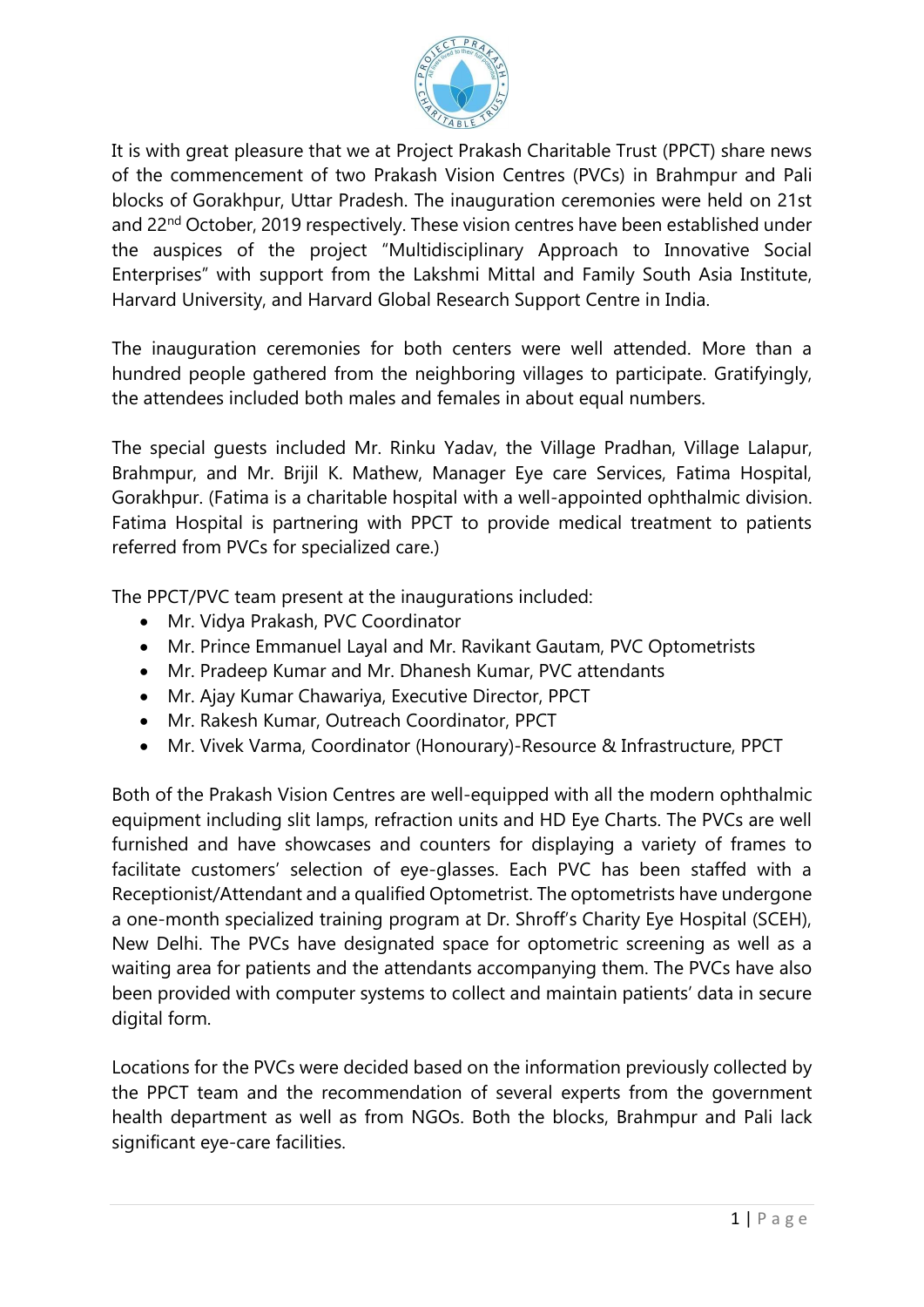

There was a clear sense of excitement amongst the people who had gathered to attend the inauguration ceremony of the PVCs. They felt that with the new centres, they will be saved from the ordeal and expense of traveling to Gorakhpur (City) which, apart from the cost of consultancy fee/eye-glasses they would also take a heavy toll on their time - almost a whole day! They were glad to know that they would be able to get their eyes examined in their local PVC and also have access to quality eye glasses at a very nominal cost.

## **Here are some pictures of PVC inauguration ceremonies held on 21st & 22nd October, 2019:**

Brahmpur PVC: Inaugurated on 21stOct. 2019: